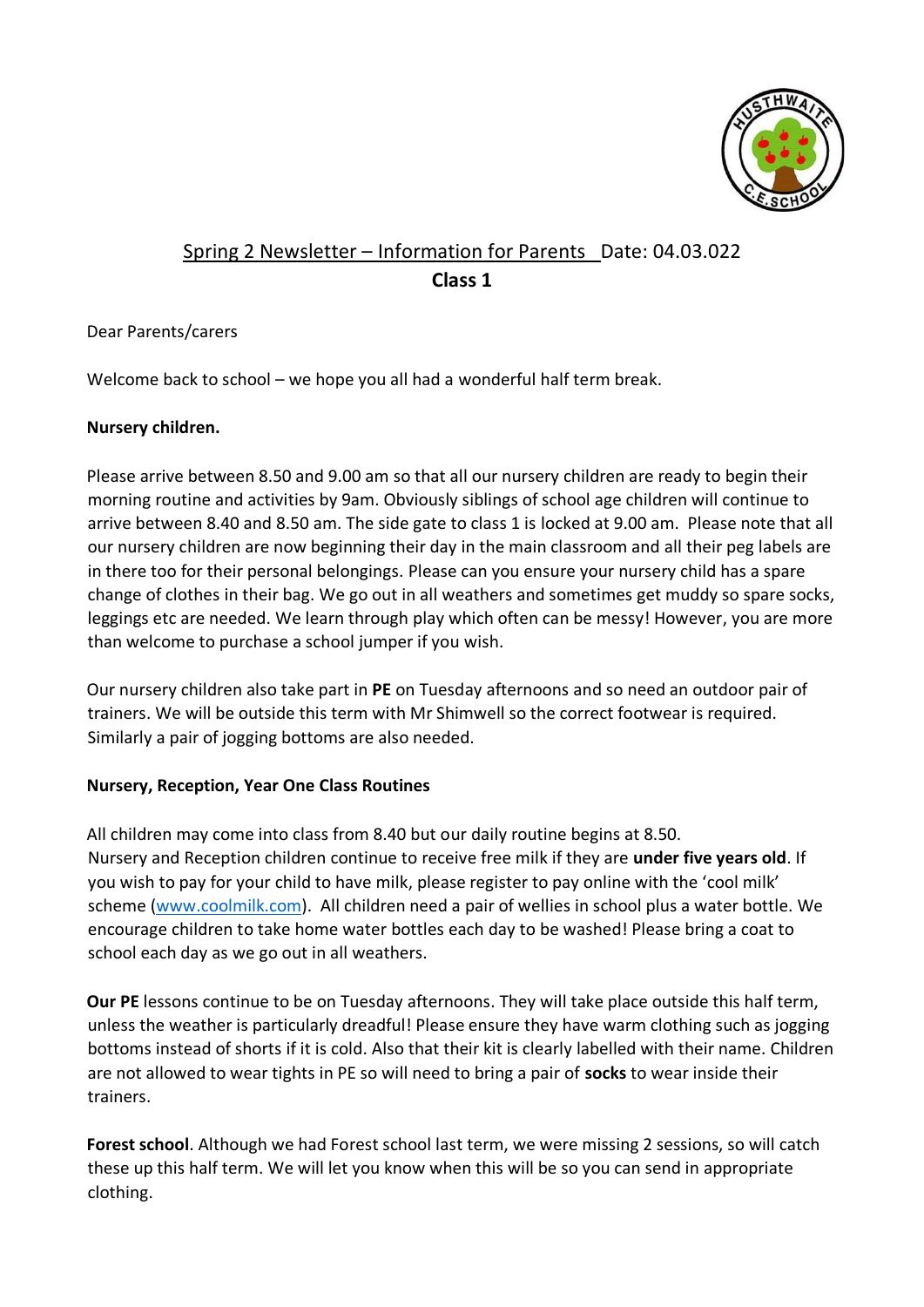

**Our topic** work this half term is 'Dungeons and Dragons' and as part of this exciting topic, we will be learning about castles. We will begin our topic by finding out about castles that are local to us in North Yorkshire. We shall look at castle timelines and features of castles. Children will find out about life and jobs in a medieval castle.

In Art we will examine the painting Castle and the Sun by Paul Klee, then recreate the image using crayons and watercolours etc.

In **RE** the children are learning – 'Why do Christians put a cross in an Easter garden'?

**In Science** our focus is 'minibeasts'. We will 'identify and name a variety of minibeast and look at their habitats. We will also go into the wildlife garden and investigate the pond life.

**English** the children continue to receive daily phonics work. Phase 5 shows the children the alternative ways of writing (graphemes) the sounds already learnt. For example, the sound ee can be written as ea as in meat, ie as in thief and with a letter in the middle as in theme. Children in Year One will continue learning plurals, adding s and es to words. They will also learn to add endings to words such as ing,- ed, - and er to verbs. For example; hunting, hunted, hunter, jumping, jumped, jumper. They will also add er and est to verbs such as in quicker, quickest. Digraphs and trigraphs continue to be taught according to phase 5. Spellings are weekly and will be related to phonics and tricky words. There is a continual focus on handwriting with each letter starting on the line (for Year One) so it can be more easily joined. The children will be learning how to correctly form and punctuate sentences within these sessions.

In addition, the children will cover some aspects of poetry, narratives, recounts and instructions, with work linked to the topics of castles and minibeasts. This will include non-fiction texts.

**EYFS:** Children in the Early Years Foundation Stage will continue to develop their phonics work including listening, vocabulary and speaking skills. We are continuing with Phase 3 of Letters and Sounds with lots of practice at blending and reading CVC and CCVC words, such as in 'cat' or 'fish'. Nursery children will have daily Phase 1 phonics games where they will learn to distinguish and say phonemes correctly. Their focus will be on the prime areas of the EYFS curriculum which are personal and social development, physical development and communication, language and literacy. The texts in reception will be linked to our class topic and if children want to bring story or non-fiction books in from home, they are very welcome.

**In Maths**, Year One children are working with numbers to 50, investigating place value such as one more than or less than. They will also cover measurement, including length and height, weight and volume. During our mental arithmetic sessions, we will also be focusing on learning our times tables.

**EYFS children** have daily counting and number recognition to 20 and beyond with a focus on subitising. They use the numicon and counters to order, count and add numbers, progressing towards their maths Early Learning Goals by the end of the year. They will learn about 2D and 3D shapes as well as measurement through length or weight.